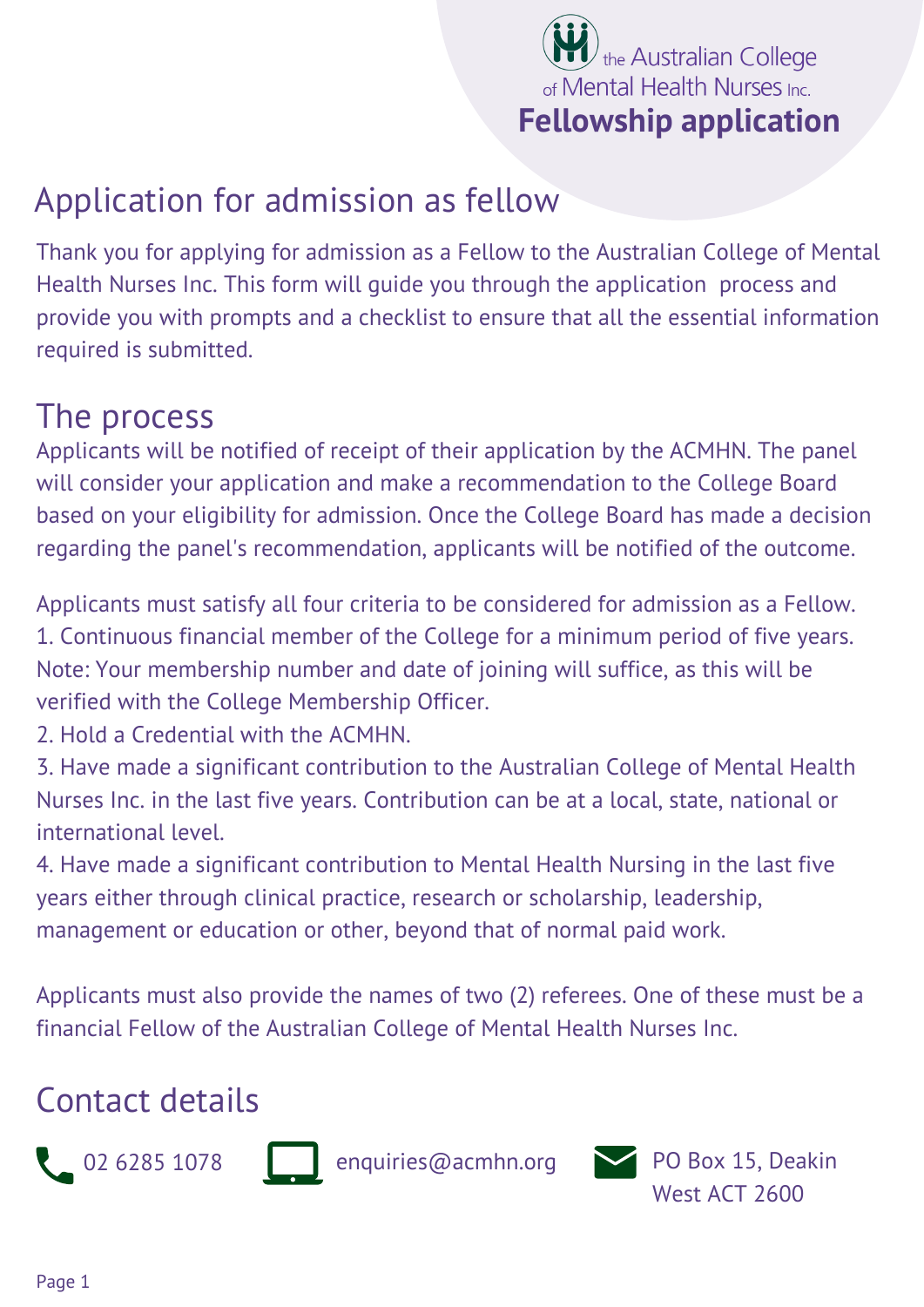

Both referees must provide a written report directly to the ACMHN on or before 31 August. Contact National Office or check the website via the [member](https://acmhn.org/login/) login page for a list of Fellows.

# Conditions of application

- Applications will be accepted up to and including 31 August of any year.
- Applications must include all supporting documentation and will not be processed unless all documentation is received with the application by 31 August.
- When considering applications the panel can seek further referees and information if deemed necessary.
- The Board's decision is final; no correspondence regarding the application will be entered into.
- Documentation must be typed, double-spaced and submitted on single sides of A4 size paper.
- A current Curriculum Vitae must be provided with the application.
- A processing fee of \$45.00 (GST inclusive) must be enclosed with applications to cover processing of the application. These fees are not refundable.

Note: Incomplete applications, or those that fail to meet the required standard, will not be considered. Applicants not considered in any year may reapply the following or subsequent years.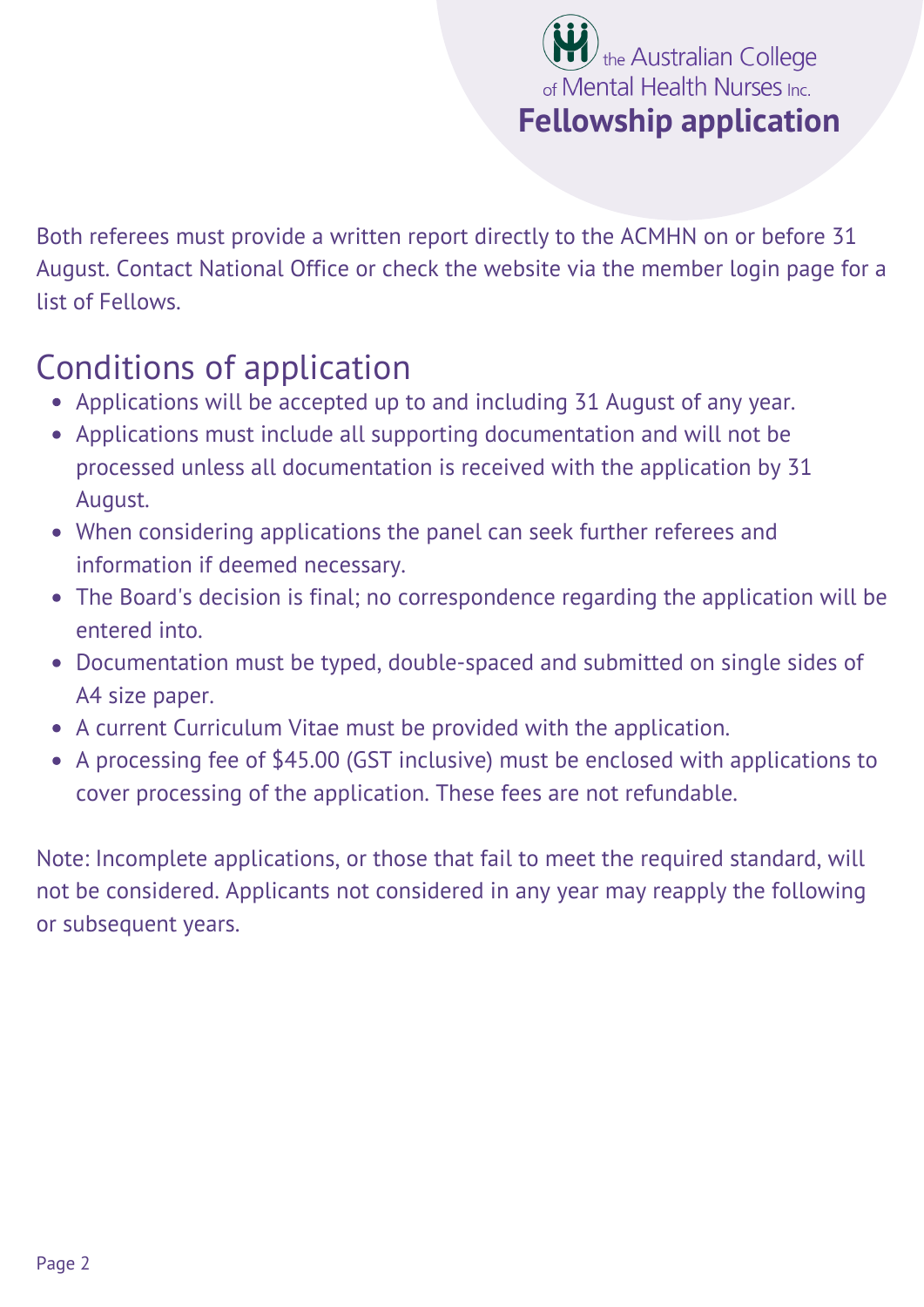

## Fellowship

Fellowship is a privilege bestowed on members of the College who have demonstrated they have met the criteria set by the ACMHN and endorsed by the Board of Directors. The awarding of Fellowship denotes the person is held in high regard by their peers having made significant contribution to both the profession and the College over time. Fellows promote the College to other nurses and to support other members in applying for Fellowship. The awarding of Fellowship entitles the person to use the acronym FACMHN after their name.

#### Personal and professional details

|                                    | Date of birth: <u>______________</u> |  |
|------------------------------------|--------------------------------------|--|
| Membership number: _______________ | Year joined: _________________       |  |
| Postal address:                    |                                      |  |
|                                    | State:<br>Postcode:                  |  |
|                                    |                                      |  |
|                                    | Mobile:                              |  |
| Email address:                     |                                      |  |
|                                    |                                      |  |
| Work address:                      |                                      |  |
| Suburb/Town:                       | State:<br>Postcode:                  |  |
| Country:                           |                                      |  |
| <b>Work Phone:</b>                 | <b>Work Mobile:</b>                  |  |
| Email address:                     |                                      |  |
|                                    |                                      |  |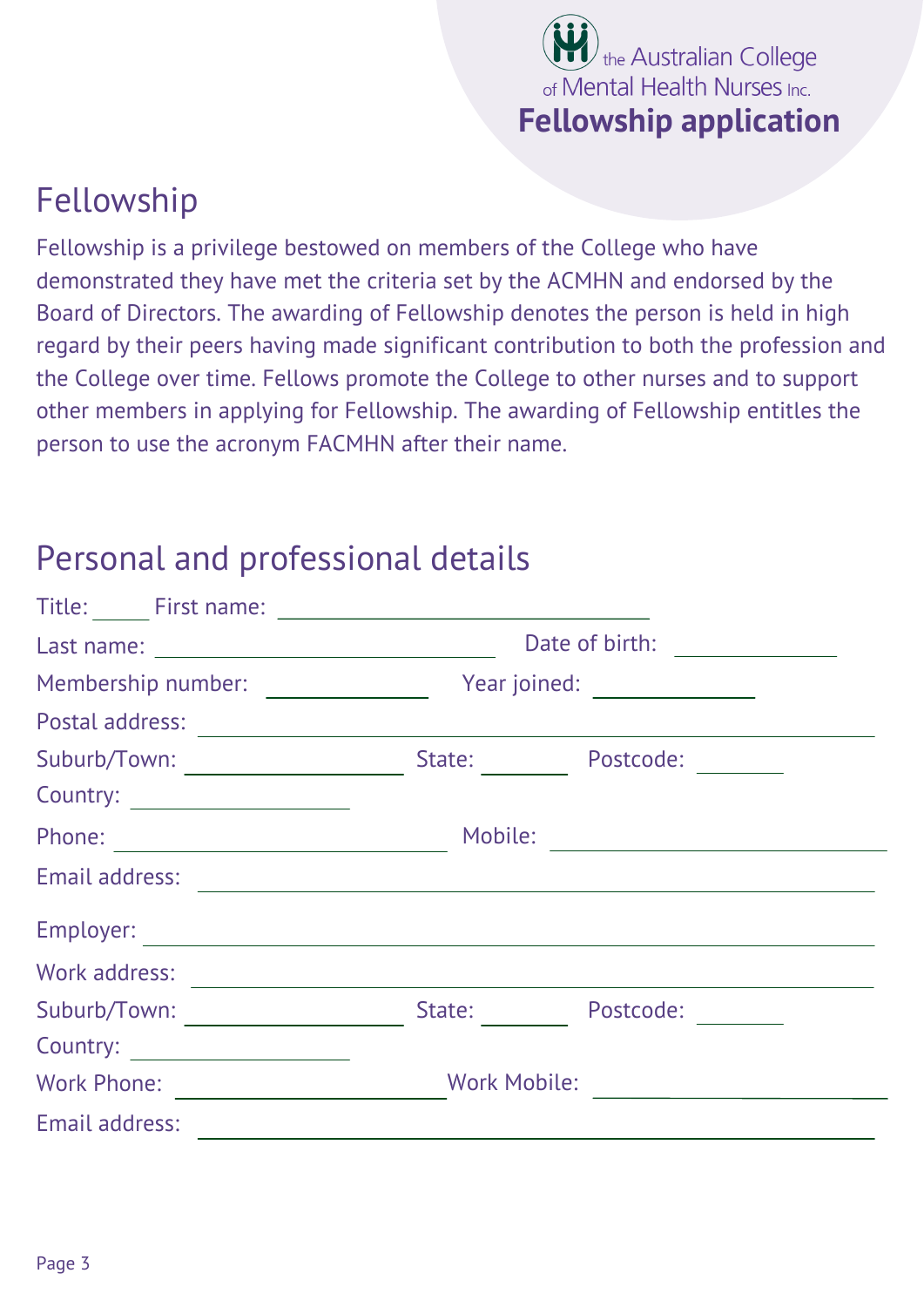

## Professional declaration

I hereby apply for admission as a Fellow to the Australian College of Mental Health Nurses Inc. I declare that the information and documentation submitted is accurate and genuine.

Signature: Date:

# Application declaration

I hereby apply for admission as a Fellow to the Australian College of Mental Health Nurses Inc. I have read the conditions of application and understand them.

Signature: 2008 and 2008 and 2008 and 2008 and 2008 and 2008 and 2008 and 2008 and 2008 and 2008 and 2008 and 2008 and 2008 and 2008 and 2008 and 2008 and 2008 and 2008 and 2008 and 2008 and 2008 and 2008 and 2008 and 2008

#### Payment details

I enclose \$45.00 for application processing and investiture fee.

| Method of payment                                                       |  |  |
|-------------------------------------------------------------------------|--|--|
| $\bigcirc$ Please charge the total amount to the following credit card: |  |  |
| Mastercard $\bigcirc$ Visa $\bigcirc$                                   |  |  |
| Card number:                                                            |  |  |
| Name on card:                                                           |  |  |
| CVC:<br>Expiry date:                                                    |  |  |
| Signature:                                                              |  |  |
| Cheque/money order:                                                     |  |  |